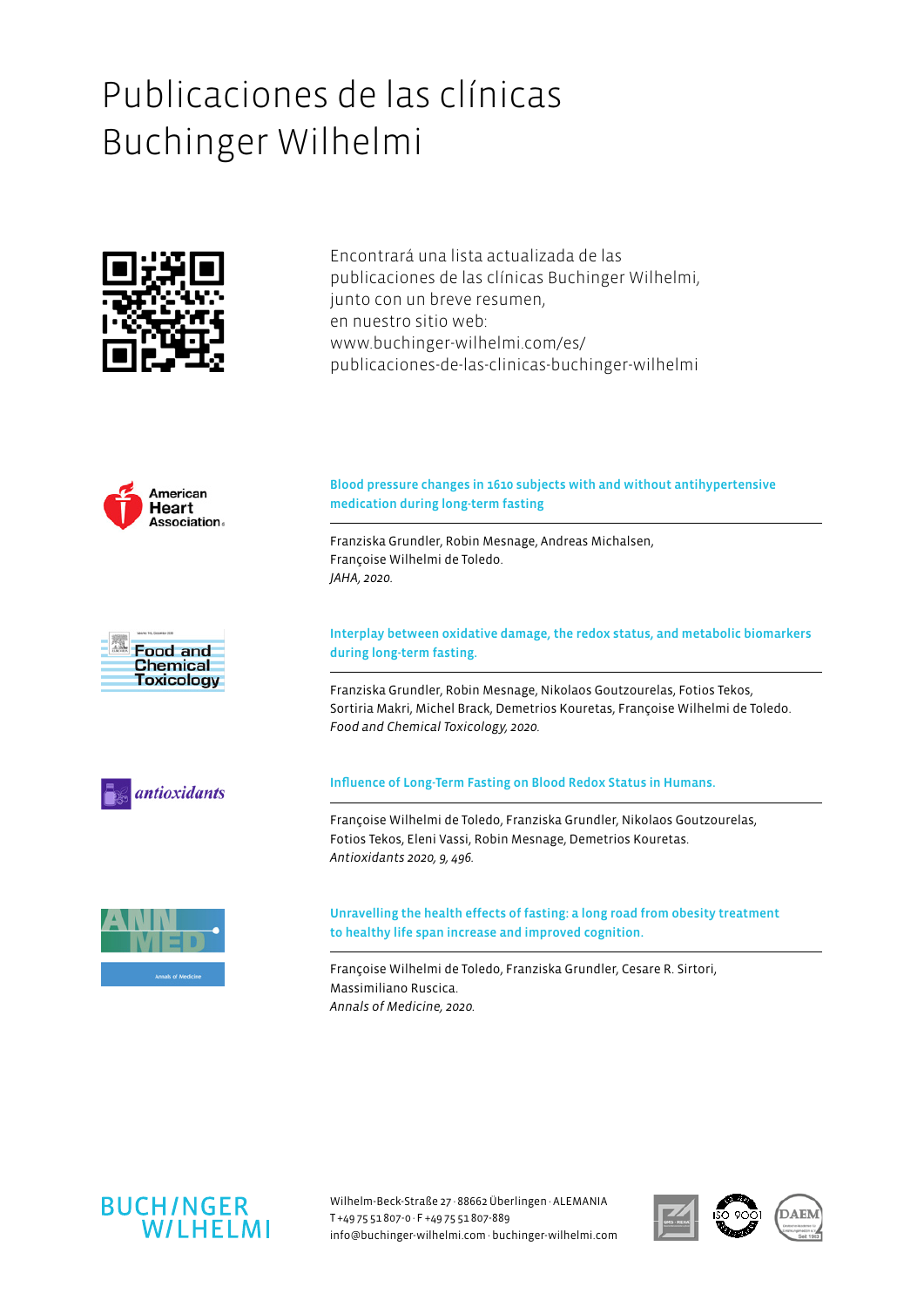| ontiers<br>in Nutrition | Chemical-Shift-Encoded Magnetic Resonance Imaging and Spectroscopy to reveal<br>immediate and long-term multi-organs composition changes of a 14-days periodic<br>fasting intervention: a technological and case report. |
|-------------------------|--------------------------------------------------------------------------------------------------------------------------------------------------------------------------------------------------------------------------|
|                         | Magalie Viallon, Leporq, B.; Stefan Drinda, Françoise Wilhelmi de Toledo, Galusca, B.;<br>Ratiney, H.; Pierre Croisille.<br>Frontiers in Nutrition, 2019, 6, 5.                                                          |
|                         | Changes in human gut microbiota composition are linked to the energy metabolic<br>switch during 10 d of Buchinger fasting.                                                                                               |
|                         | Robin Mesnage, Franziska Grundler, Andreas Schwiertz, Yvon Le Maho,<br>Françoise Wilhelmi de Toledo.<br>Journal of Nutritional Science, 2019, 8.                                                                         |
| utrients                | Effects of Periodic Fasting on Fatty Liver Index-A Prospective Observational Study.                                                                                                                                      |
|                         | Stefan Drinda, Franziska Grundler, Thomas Neumann, Thomas Lehmann,<br>Nico Steckhan, Andreas Michalsen, Françoise Wilhelmi de Toledo.<br>Nutrients, 2019, 11(11), 2601.                                                  |
| <b>PLOS ONE</b>         | Safety, health improvement and well-being during a 4 to 21-day fasting period in<br>an observational study including 1422 subjects.                                                                                      |
|                         | Françoise Wilhelmi de Toledo, Franziska Grundler, Audrey Bergouignan,<br>Stefan Drinda, Andreas Michalsen.<br>PLoS One, 2019, 14(01).                                                                                    |



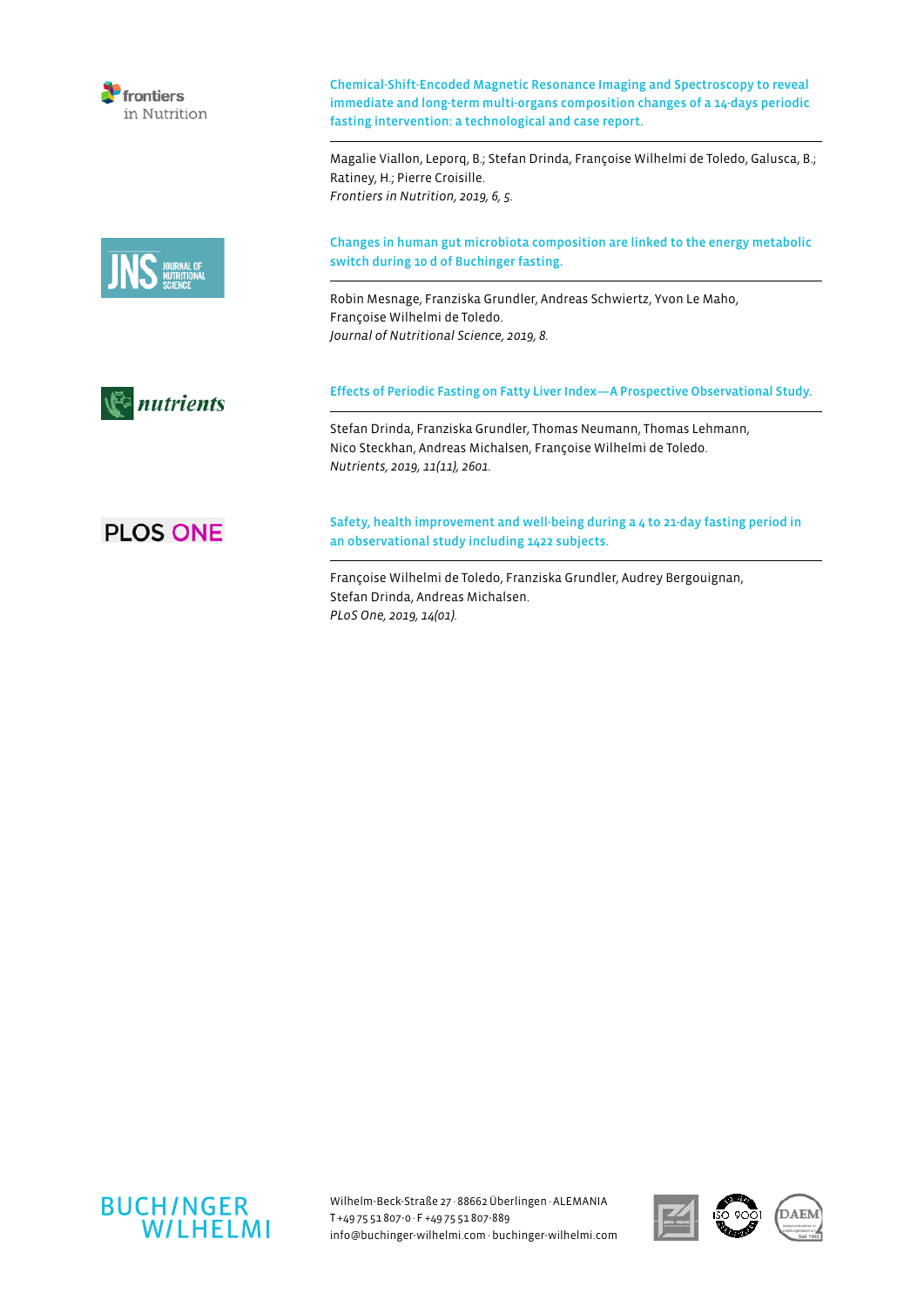# Publicaciones anteriores

#### Fasting therapy-an expert panel update of the 2002 consensus guidelines.

Wilhelmi de Toledo, F.; Buchinger, A.; Burggrabe, H.; Hölz, G.; Kuhn, C.; Lischka, E.; Lischka, N.; Lützner, H.; May, W.; Ritzmann-Widderich, M. *Forschende Komplementärmedizin/Research in Complementary Medicine 2013, 20, 434-443.*

Fasting followed by vegetarian diet in patients with rheumatoid arthritis: a systematic review.

Müller, H.; Wilhelmi de Toledo, F.; Resch, K.-L. *Scandinavian journal of rheumatology 2001, 30, 1-10.*

#### Le conseil nutritionnel du patient en cure.

Wilhelmi de Toledo, F. *La Presse thermale et climatique 1999, 136, 231-235.*

Relationship between the rate of weight loss in a low caloric diet (250 kcal/day) and age, body mass index, gender, and number of fasting cycles.

Brubacher, D.; Jordan, P.; Wilhelmi de Toledo, F.; Brubacher, G. *Aktuelle Ernaehrungsmedizin 1999, 138-142.*

Prediction of Weight Development on a 250 kcal/day Diet by a Simple Two-Compartment Model.

Brubacher, D.; Jordan, P.; Wilhelmi de Toledo, F.; Brubacher, G. *Aktuelle Ernährungsmedizin 1998, 23, 293-298.*

The Klinik Buchinger Programme for the treatment of obesity.

Wilhelmi de Toledo, F.; Friebe, R.; Hebisch, D.; Kuhn, C.; Platzer, G.; Scharg, S. *Obesity in Europe 1993, 289-293.*